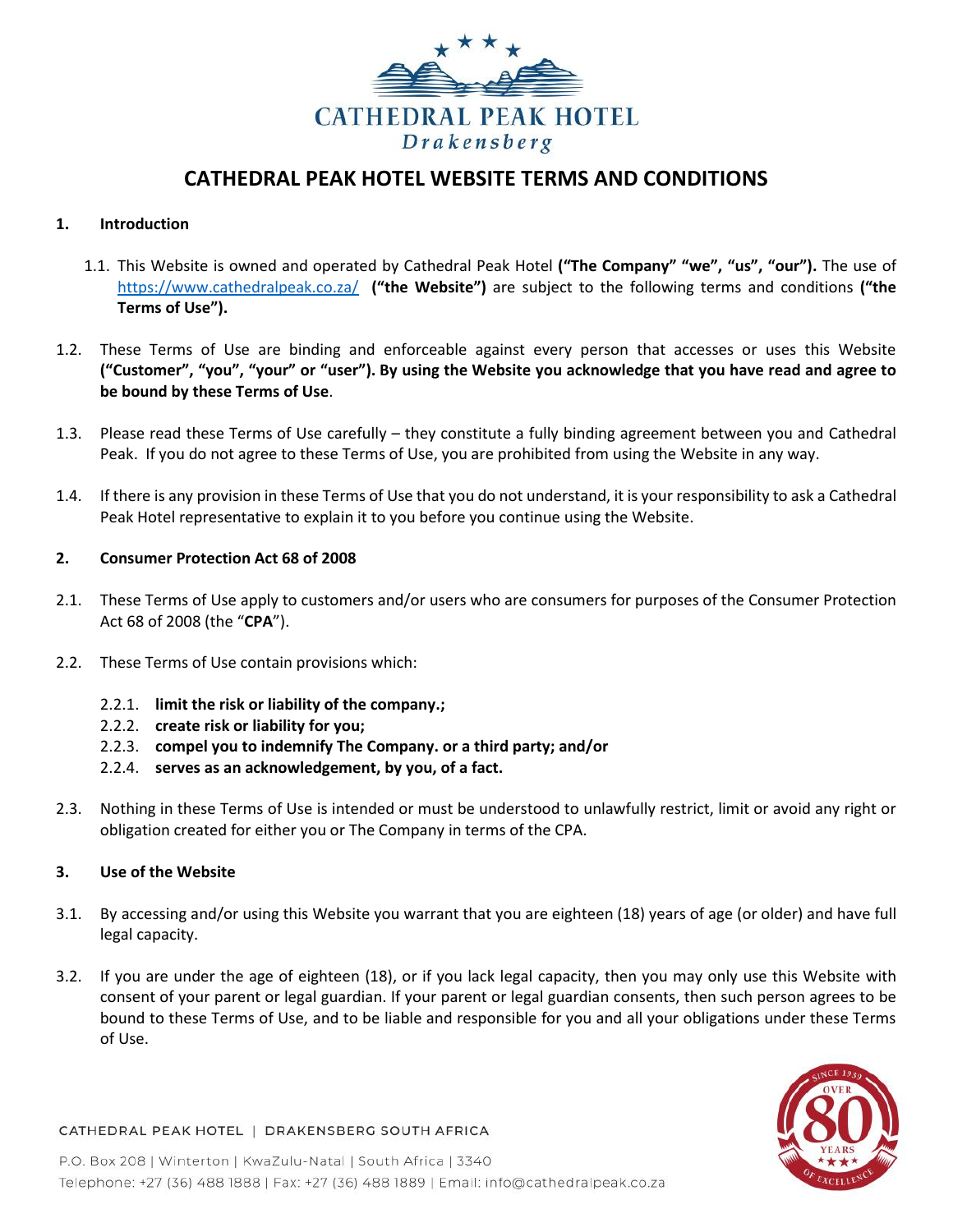3.3. If you submit a form on the Website, requesting more information and/or for us to contact, you are required to provide certain personal information to the company – any personal information processed will be in accordance with the Protection of Personal Information Act 4 of 2013, and in terms of our *Privacy Policy*.

# **4. Disclaimers and Important Information**

- 4.1. The company disclaims all implied warranties, including but not limited to, warranties of availability, accuracy, compatibility and security.
- 4.2. Although the company has taken all reasonable steps to guard against viruses or destructive codes, it gives no warranty that the Website is free of viruses or any other data or code that has the ability to corrupt or affect your system.
- 4.3. The use of the Website in any form is entirely at the users' own risk and the Website is provided 'as is'.
- 4.4. **Cathedral Peak Hotel is not liable for any damages whatsoever relating to your use of and/or access of the Website** in any manner, howsoever arising, including instances of loss caused by the negligence of the company and/or its affiliates, partners or representatives.
- 4.5. The company may, in good faith, provide links that would appear useful to its users. However, it does not make any representation regarding these websites, links or information and does not endorse the products and/or services offered on those sites. The company accepts no responsibility for the content or use of such websites or the information contained therein.
- 4.6. Unless otherwise noted, the contents of this website are subject to intellectual property rights that vest in the company, or that vest in other entities. You are thus prohibited from using the content in this Website, its related web pages, social media channels, electronic or written publications or any other media and/or words, phrases, names, designs or logos without express written permission or unless used in accordance with these Terms of Use.
- 4.7. The Website is under continued development. The company reserves the right to change the Website, its content, features and layout without notice.

# 5. **Site Security and Prohibited Activity**

- 5.1. You are prohibited from violating, or attempting to violate, the security of this Website. Any such violations may result in criminal and/or civil penalties against you. In terms of the Electronic Communications and Transactions Act 25 of 2002, you are notified that it is a criminal offence to gain unauthorized access to any restricted areas of this Website, or to otherwise interfere with the proper functioning thereof or to intercept any data pertaining to or relating thereto.
- 5.2. In using the Website, you must not:
	- 5.2.1. post or otherwise transmit any unlawful or otherwise objectionable material of any kind;
	- 5.2.2. defame, abuse, harass, stalk, threaten or otherwise violate the legal rights (such as rights of privacy and publicity) of others;
	- 5.2.3. upload or otherwise make available, files that contain images, software or other material protected by intellectual property laws; misrepresent your identity or affiliation in any way; engage in deceptive online marketing; or assist or permit any persons in engaging in any of the activities described above.



# CATHEDRAL PEAK HOTEL | DRAKENSBERG SOUTH AFRICA